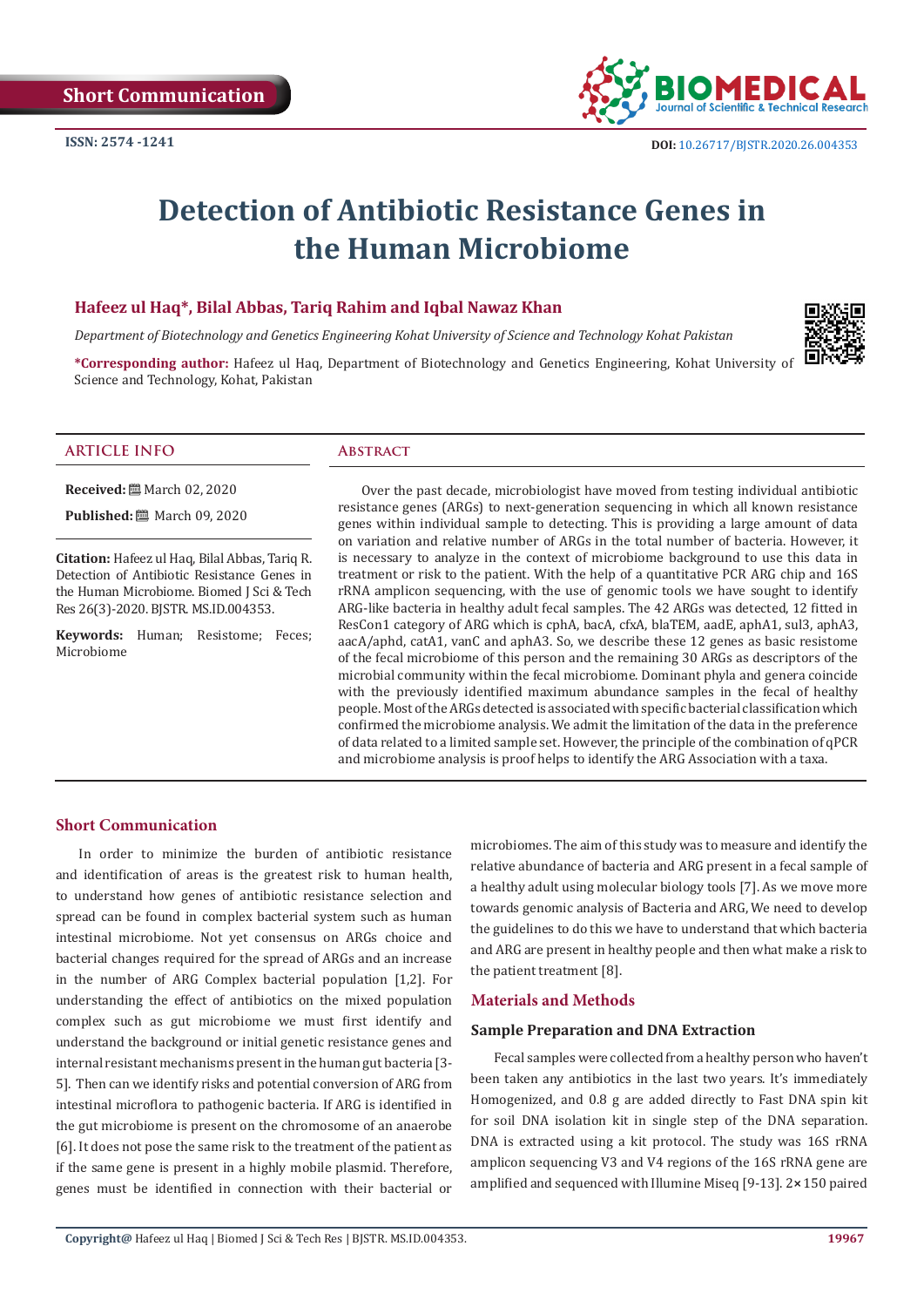end configurations used for sequencing. Image analysis and base calls were processed using MiSeq control software. Data quality checking, trimmings and analysis were done through the Illumine Base Space software [14]. The sorted data were further processed by using Quantitative Insights into Microbial Ecology Versions (QIMME) 1.5.1 [15]. Shannon diversity, Chao 1 and collector curve were to conform uniformity of rRNA 16s results [16].

### **ARG Relative Abundance (QCPR)**

DNA extracted from fecal samples was used to analyze Relative abundance of ARGs using Quantitative PCR Platform (qPCR) (Wafergen Smartchip) [17]. The analyzed samples include three biological replications per each sample and three technical replicates from each replicate. Samples were analyzed by relatively abundance of the 203 primers which has known MGE and ARG ([Supplementary](https://biomedres.us/pdfs/BJSTR.MS.ID.004353-Supplementary-Table.pdf)  [Table S1](https://biomedres.us/pdfs/BJSTR.MS.ID.004353-Supplementary-Table.pdf)). Ct value of each primer pair is normalized with 16 rRNA gene value (deltaCt =CtARG-Ct16SrRNA). Results of a CT value of >28 has been deleted. The values of deltaCt and change in fold were calculated according to the relative gene expression data by use of quantitative PCR and deltadeltaCt methods [18]. Smart Chip has

validated by Compared to metagenomic [19,20].

### **Results**

#### **ARG Resistome**

Thirty-two different plus four mobile elements and two repressor genes were detected in the fecal sample (Table 1). By the use of the definitions of ARGs provided by Martinez et al. Exclude ampC genes, tetracycline resistance genes, efflux resistance genes and erythromycin resistance genes are not considered ARGs from an ecological perspective [9]. The tetracycline resistance genes and erythromycin resistance genes are identified frequently in common anaerobic chromosomes found microbiome of the human gut and it is not considered resistance to these bacteria. Their presence found the bacteria harboring these genes rather than a reservoir of resistance. Of the 32 detected ARGs, 11 belong to the category of ARGs ResCon1 defined by Martinez et al. [9]. These are the ARG bacA, cphA, sul3, aphA3, aphA1, aadE, aphD, vanC, cfxA and bla. So that's why we describe these 10 genes as a major resistor in the fecal microbiome of this sampled person and the left 22 ARGs are descriptors for microbial community in the fecal microbiome.

**Table 1:** Antibiotic Resistance Genes abundance detected through Quantitative PCR chips.

| <b>Primer Name</b> | Role       | <b>Antibiotics Class</b> | <b>CT Value</b> | <b>Standard deviation of</b><br><b>CT Values</b> | <b>Relative abundances</b><br><b>Ranked high</b><br><b>To low</b> |
|--------------------|------------|--------------------------|-----------------|--------------------------------------------------|-------------------------------------------------------------------|
| cphA               | Efflux     | Beta lactam              | 26.13           | 0.245                                            | 0.096722                                                          |
| tetW               | Protection | Tetracycline             | 16.7            | 0.145                                            | 0.055156                                                          |
| aphA3              | Protection | Aminoglycoside           | 16.8            | 0.156                                            | 0.054236                                                          |
| bacA               | Protection | Other                    | 16.89           | 0.148                                            | 0.054157                                                          |
| tp614              | <b>MGE</b> | Transposes               | 16.78           | 0.139                                            | 0.487681                                                          |
| cfxA               | Deactivate | Beta lactum              | 17.32           | 0.13                                             | 0.478605                                                          |
| ermB               | Deactivate | <b>MLSB</b>              | 16.89           | 0.125                                            | 0.239813                                                          |
| ermF               | Deactivate | <b>MLSB</b>              | 18.94           | 0.219                                            | 0.012896                                                          |
| tetX               | Protection | Tetracycline             | 20.34           | 0.096                                            | 0.004832                                                          |
| mefA               | Efflux     | <b>MLSB</b>              | 20.44           | 0.17                                             | 0.00484                                                           |
| aphA1              | Deactivate | Aminoglycoside           | 20.46           | 0.154                                            | 0.004004                                                          |
| <b>ISEmI</b>       | <b>MGE</b> | IS                       | 23.67           | 0.106                                            | 0.003798                                                          |
| tnpA               | <b>MGE</b> | Transposes               | 22.2            | 0.153                                            | 0.001407                                                          |
| Sul111             | Deactivate | Sulfonamide              | 22.9            | 0.028                                            | 0.001343                                                          |
| aphD               | Protection | Aminoglycoside           | 22.56           | 0.18                                             | 0.001267                                                          |
| bla                | Efflux     | Beta lactum              | 22.68           | 0.089                                            | 0.000455                                                          |
| ermT               | Protection | <b>MLSB</b>              | 22.9            | 0.886                                            | 0.000479                                                          |
| msrC               | Efflux     | <b>MLSB</b>              | 24.6            | 0.4                                              | 0.000389                                                          |
| ampC               | Deactivate | Beta lactum              | 24.34           | 0.38                                             | 0.000278                                                          |
| ampC               | Deactivate | Beta lactum              | 24.34           | 0.38                                             | 0.000278                                                          |
| tetL               | Protection | Tetracycline             | 24.34           | 0.43                                             | 0.000264                                                          |
| mdtL               | Efflux     | Amphenicol               | 23.78           | 0.3                                              | 0.000249                                                          |
| pni105MAP-         | <b>MGE</b> | Plasmid replication      | 24.89           | 0.29                                             | 0.000246                                                          |
| bexA               | Regulator  | <b>MDR</b>               | 23.67           | 0.26                                             | 0.000239                                                          |
| tolC               | Efflux     | <b>MDR</b>               | 23.98           | 0.25                                             | 0.000235                                                          |
| catA1              | Protection | Amphenicol               | 23.9            | 0.2                                              | 0.000233                                                          |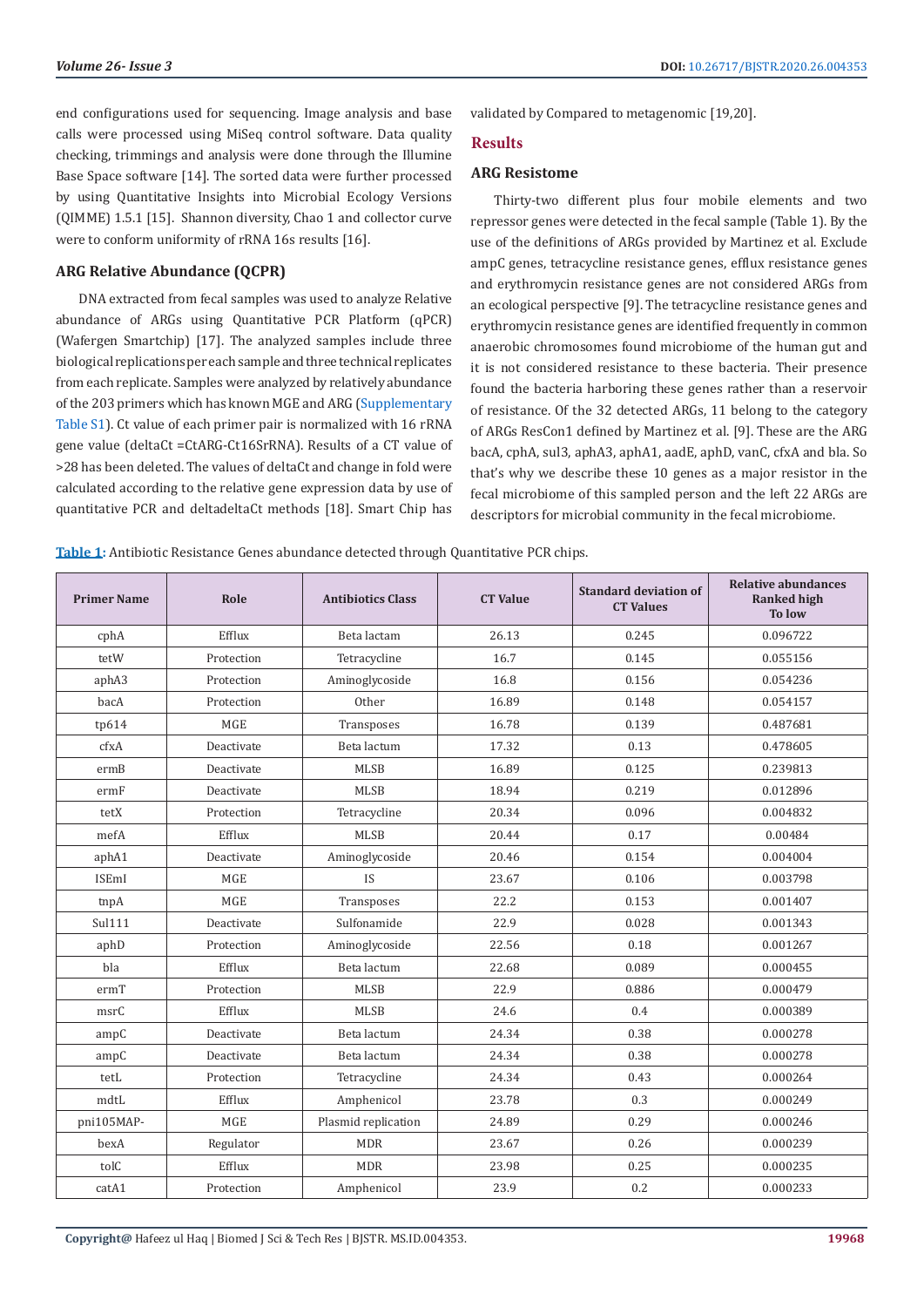| vanC | Deactivate | Vancomycine    | 23.89 | 0.22 | 0.000231 |
|------|------------|----------------|-------|------|----------|
| ceoA | Deactivate | Amphenicol     | 23.67 | 0.23 | 0.00023  |
| tetB | Protection | Tetracycline   | 23.45 | 0.26 | 0.000227 |
| aadE | Efflux     | Aminoglycoside | 23.33 | 0.19 | 0.000223 |
| tetR | Efflux     | Tetracycline   | 23.2  | 0.17 | 0.000089 |
| yhiU | Deactivate | <b>MDR</b>     | 22.98 | 0.18 | 0.000078 |
| msrC | Deactivate | <b>MLSB</b>    | 22.56 | 0.1  | 0.000066 |

#### **Relative Abundance of Genes**

The relative abundance of every ARGs was determined by Comparison with 16s rRNA genes abundance. This insured that variations in DNA quantities are not responsible for variations in the ARG abundance in the sample (Table 1). The highest relative abundance of genes Comprised of mobile genetic elements, tetracycline and erythromycin resistance genes is associated with anaerobe in the human gut microbiome Along with betalactamase cfxA gene Genes. The efflux genes tetR and aadE, an MDR resistance genes regulator bexA, VanC, Mobile genetics elements pni105MAP-F, a MLSB resistance genes msrC is the lowest relative abundance detected genes.

# **Bacterial Community Analysis using 16S rRNA Gene Amplicon Sequencing**

Phyla which constitutes the taxa >1% in the 86302 OTU sequence through quality control filtering comprised Firmicutes (64%), Bacteroidetes (27%), Proteobacteria (2.4%), unclassified (1.6%) and Actinobacteria (1.3%). Dominant phyla are consistent with previous findings [16]. In these phyla the taxa were classified

within 32 classes, with 6 Representing >1% relative abundance, Bacteroidia (64%), Clostridia (22%), Flavobacteria (7.3%), Unclassified (2.5%), Atinobacteria (1.6%) and Bacilli (1.2%). It Divided further into 68 orders, including Clostridiales (63%), Bacteroidales (21%), Flavobactriales (7.4), and Unclassified (2.4%) were representing >1%. Families in microbiome (n = 143) at >1% was presented Lachnospiraceae (31%), Ruminococcaceae (24%), Bacteroidaceae (12%), Flavobacteriaceae (7.5%), non-classified (4.4%), Clostridiaceae (3.7 %), Paraprevotellaceae (3.6%), Odoribacteraceae (2.5%), Porphyromonadaceae (2.1%) and Eubacteriaceae (1.5%).

A total of 262 different genera are represented in fecal microbiome and those with >1% of the relative abundance consist 19 different Genera (including non-classified), Represent 90% of the total composition of Microbiome (Figure 1). The dominant genera have previously agreed in the maximum abundance in feces samples from healthy people [10]. Although the correlation between bacterial polygenes and antibiotics resistome reported by Persson were using different habitats [11].



**Figure 1:** Spatial variation of the air pollution ( $NO<sub>2</sub>$  and  $PM10$ ) in the Cmpus.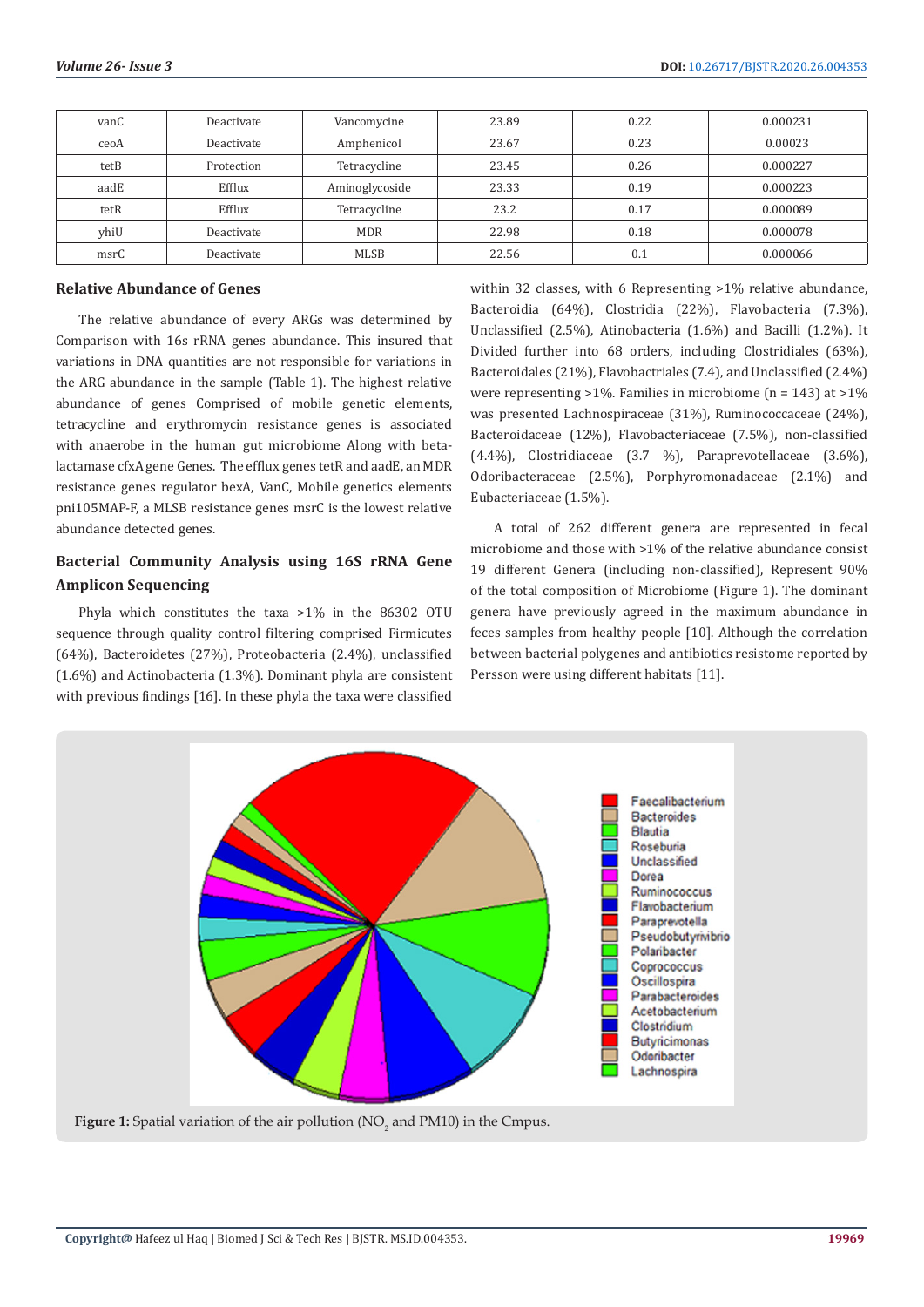#### **Discussion**

Bacteria is present in a mixed bacterial population like in human feces which contain ARGs on their chromosome or on mobile elements. Because of their role these bacteria are maintained in the fecal population, whether of the selective antibiotic pressure or due to ARG. With Next-generation sequencing progress research measuring the effects of antibiotics on complex bacteria population and its total antibiotic resistance, such as human gut microbiome [1-8]. However, to identify the changes in the population of the bacteria, we must first Identify the presence of ARG in natural fecal bacterial population, Same reduction Cost and capacity increase, NGS has become a potential tool to directly identify ARG and pathogens from the patient. In order to make such technology work properly, be sure to understand the difference between transportation and selection of bacterial species and ARG. The amid of this study was to integrate antibiotic resistance qPCR chips technology and NGS to explain the population of bacteria in human fecal and relative abundance of their resistome in healthy people under the lack of antibiotic pressure. The previous research on microbiom of the human gut alterate that antibiotics are highly variable. So far there are no conclusions defined on bacterial genera decreased or proliferate after specific antibiotic use [12].

There is no consensus on whether any microbiome changes arise or if interthematic variability has been effects of antibiotics administered. The first studies in the human gut microbiome tried to describe and find the basic set of bacterial taxa responsible for disease and health. However, this study in healthy individual reveals enormous differences in the composition of taxonomy of microbiome, which prevented discovery or finding core of microbiome. Most of the ARGs identified may be related to this that there is a specific bacterial classification. There is a high proportion of detected mobile genetic elements that indicates high genetic fluidity in the fecal microbiome and detect several ARG that are not related to intrinsic resistance to common gut microbiomes bacteria. The conclusion of this study is that, although a lot of ARG and its abundance can be detected using a DNA tool, we are sure so we put these sample in the context of bacterial composition of the sample, In one case a healthy human fecal to finding the Gene which show risk to the treatment of pathogenic infections. This study highlights the need to put DNA analysis into the list contains several ARGs that may be present in the chromosome of natural fecal microbiome. The conclusions cannot be extrapolated more due to a small sample size [13].

#### **References**

1. [Dethlefsen L, Huse S, Sogin ML, Relman DA \(2008\) The pervasive effects](https://journals.plos.org/plosbiology/article?id=10.1371/journal.pbio.0060280)  [of an antibiotic on the human gut microbiota, as revealed by deep 16S](https://journals.plos.org/plosbiology/article?id=10.1371/journal.pbio.0060280)  [rRNA sequencing. PLoS Biol 6: e280.](https://journals.plos.org/plosbiology/article?id=10.1371/journal.pbio.0060280)

- 2. [Sommer MO, Dantas G, Church \(2009\) Functional characterization of](https://www.ncbi.nlm.nih.gov/pubmed/19713526) [the antibiotic resistance reservoir in the human microflora. Science 325:](https://www.ncbi.nlm.nih.gov/pubmed/19713526) [1128-1131.](https://www.ncbi.nlm.nih.gov/pubmed/19713526)
- 3. [Jakobsson HE, Jernberg C, Andersson AF, Sjolund Karlsson M, Jansson JK](https://www.ncbi.nlm.nih.gov/pubmed/20352091) [\(2010\) Short-term antibiotic treatment has differing long-term impacts](https://www.ncbi.nlm.nih.gov/pubmed/20352091) [on the human throat and gut microbiome. PLoS One 5\(3\): e9836.](https://www.ncbi.nlm.nih.gov/pubmed/20352091)
- 4. [Jernberg C, Lofmark S, Edlund C, Jansson JK \(2010\) Long-term impacts](https://www.ncbi.nlm.nih.gov/pubmed/20705661) [of antibiotic exposure on the human intestinal microbiota. Microbiology](https://www.ncbi.nlm.nih.gov/pubmed/20705661) [156: 3216-3223.](https://www.ncbi.nlm.nih.gov/pubmed/20705661)
- 5. [Claesson MJ, Cusack S, O'Sullivan O, Greene Diniz R, H de Weerd, et al.](https://www.ncbi.nlm.nih.gov/pubmed/20571116) [\(2011\) Composition, variability, and temporal stability of the intestinal](https://www.ncbi.nlm.nih.gov/pubmed/20571116) [microbiota of the elderly. Proc Natl Acad Sci USA 108 Suppl 1: 4586-](https://www.ncbi.nlm.nih.gov/pubmed/20571116) [4591.](https://www.ncbi.nlm.nih.gov/pubmed/20571116)
- 6. [Fouhy F, Guinane CM, Hussey S, Wall R, Ryan CA, et al. \(2012\) High](https://www.ncbi.nlm.nih.gov/pmc/articles/PMC3486619/)[throughput sequencing reveals the incomplete, short-term recovery of](https://www.ncbi.nlm.nih.gov/pmc/articles/PMC3486619/) [infant gut microbiota following parenteral antibiotic treatment with](https://www.ncbi.nlm.nih.gov/pmc/articles/PMC3486619/) [ampicillin and gentamicin. Antimicrob. Agents Chemother 56\(11\):](https://www.ncbi.nlm.nih.gov/pmc/articles/PMC3486619/) [5811-5820.](https://www.ncbi.nlm.nih.gov/pmc/articles/PMC3486619/)
- 7. [Forslund K, Sunagawa S, Kultima JR, Mende DR, Arumugam M, et al.](https://www.ncbi.nlm.nih.gov/pubmed/23568836) [\(2013\) Country-specific antibiotic use practices impact the human gut](https://www.ncbi.nlm.nih.gov/pubmed/23568836) [resistome. Genome Res 23\(7\): 1163-1169.](https://www.ncbi.nlm.nih.gov/pubmed/23568836)
- 8. [Pe´rez-Cobas AE, Gosalbes MJ, Friedrichs A, Knecht H, Artacho A, et al.](https://www.ncbi.nlm.nih.gov/pubmed/23236009) [\(2013\) Gut microbiota disturbance during antibiotic therapy: A multi](https://www.ncbi.nlm.nih.gov/pubmed/23236009)[omic approach. Gut 62\(1\): 1591-1601.](https://www.ncbi.nlm.nih.gov/pubmed/23236009)
- 9. [Martinez JL, TM Coque, Baquero F \(2015\) What is a resistance gene?](https://www.ncbi.nlm.nih.gov/pubmed/25534811) [Ranking risk in resistomes. Nat. Rev. Microbiol 13\(2\): 116-123.](https://www.ncbi.nlm.nih.gov/pubmed/25534811)
- 10. [Lloyd-Price J, Abu-Ali G, Huttenhower C \(2016\) The healthy human](https://genomemedicine.biomedcentral.com/articles/10.1186/s13073-016-0307-y) [microbiome. Genome Med 8: 51.](https://genomemedicine.biomedcentral.com/articles/10.1186/s13073-016-0307-y)
- 11. [Pehrsson EC, Tsukayama P, Patel S, Sosa-Soto G, Navarrete KM, et al.](https://www.ncbi.nlm.nih.gov/pubmed/27172044) [\(2016\) Interconnected microbiomes and resistomes in low-income](https://www.ncbi.nlm.nih.gov/pubmed/27172044) [human habitats. Nature 533\(7602\): 212-216.](https://www.ncbi.nlm.nih.gov/pubmed/27172044)
- 12. [Turnbaugh PJ, RE Ley, Hamady M, CM Fraser Liggett, Rob Knight, et al.](https://www.nature.com/articles/nature06244) [\(2007\) The human microbiome project. Nature 449: 804-810.](https://www.nature.com/articles/nature06244)
- 13. Finegold SM, Sutter VL, Mathison GE (1983) Normal indigenous intestinal flora. In DJ Hentges (Eds.)., Human intestinal microflora in health and disease. Academic Press, Inc., New York, USA, p. 3-31.
- 14. Illumina.
- 15. [Wang Q, Garrity GM, Tiedje JM, Cole JR \(2007\) Naive Bayesian classifier](https://www.ncbi.nlm.nih.gov/pubmed/17586664) [for rapid assignment of rRNA sequences into the new bacterial taxonomy.](https://www.ncbi.nlm.nih.gov/pubmed/17586664) [Appl Environ Micro 73: 5261-5267.](https://www.ncbi.nlm.nih.gov/pubmed/17586664)
- 16. [Caporaso JG, Kuczynski J, Stombaugh J, Bittinger K, Bushman FD,](https://www.ncbi.nlm.nih.gov/pmc/articles/PMC3156573/) [et al. \(2010\) QIIME allows analysis of high-throughput community](https://www.ncbi.nlm.nih.gov/pmc/articles/PMC3156573/) [sequencing data. Nat Methods 7: 335-336.](https://www.ncbi.nlm.nih.gov/pmc/articles/PMC3156573/)
- 17. [Parks DH, Tyson GW, Hugenholtz p, Beiko RG \(2014\) STAMP: statistical](https://www.ncbi.nlm.nih.gov/pubmed/25061070) [analysis of taxonomic and functional profiles. Bioinformatics 30\(21\):](https://www.ncbi.nlm.nih.gov/pubmed/25061070) [3123-3124.](https://www.ncbi.nlm.nih.gov/pubmed/25061070)
- 18. [Zhu YG, Johnson TA, Su JQ, Qiao M, Guo GX, et al. \(2013\) Diverse and](https://www.pnas.org/content/110/9/3435) [abundant antibiotic resistance genes in Chinese swine farms. Proc. Natl](https://www.pnas.org/content/110/9/3435) [Acad Sci USA 110\(9\): 3435-3440.](https://www.pnas.org/content/110/9/3435)
- 19. [Livak KJ, Schmittgen TD \(2001\) Analysis of relative gene expression data](https://www.ncbi.nlm.nih.gov/pubmed/11846609) [using real-time quantitative PCR and the 2\(-delta delta C\(T\)\) method.](https://www.ncbi.nlm.nih.gov/pubmed/11846609) [Methods 25\(4\): 402-408.](https://www.ncbi.nlm.nih.gov/pubmed/11846609)
- 20. [Stedtfeld RD, Stedtfeld TM, Fader KA, Williams MR, Bhaduri P, et al.](https://www.ncbi.nlm.nih.gov/pubmed/28475713) [\(2017\) TCDD influences reservoir of antibiotic resistance genes in](https://www.ncbi.nlm.nih.gov/pubmed/28475713) [murine gut microbiome. FEMS Microbiol Ecol 93\(5\): fix 058.](https://www.ncbi.nlm.nih.gov/pubmed/28475713)